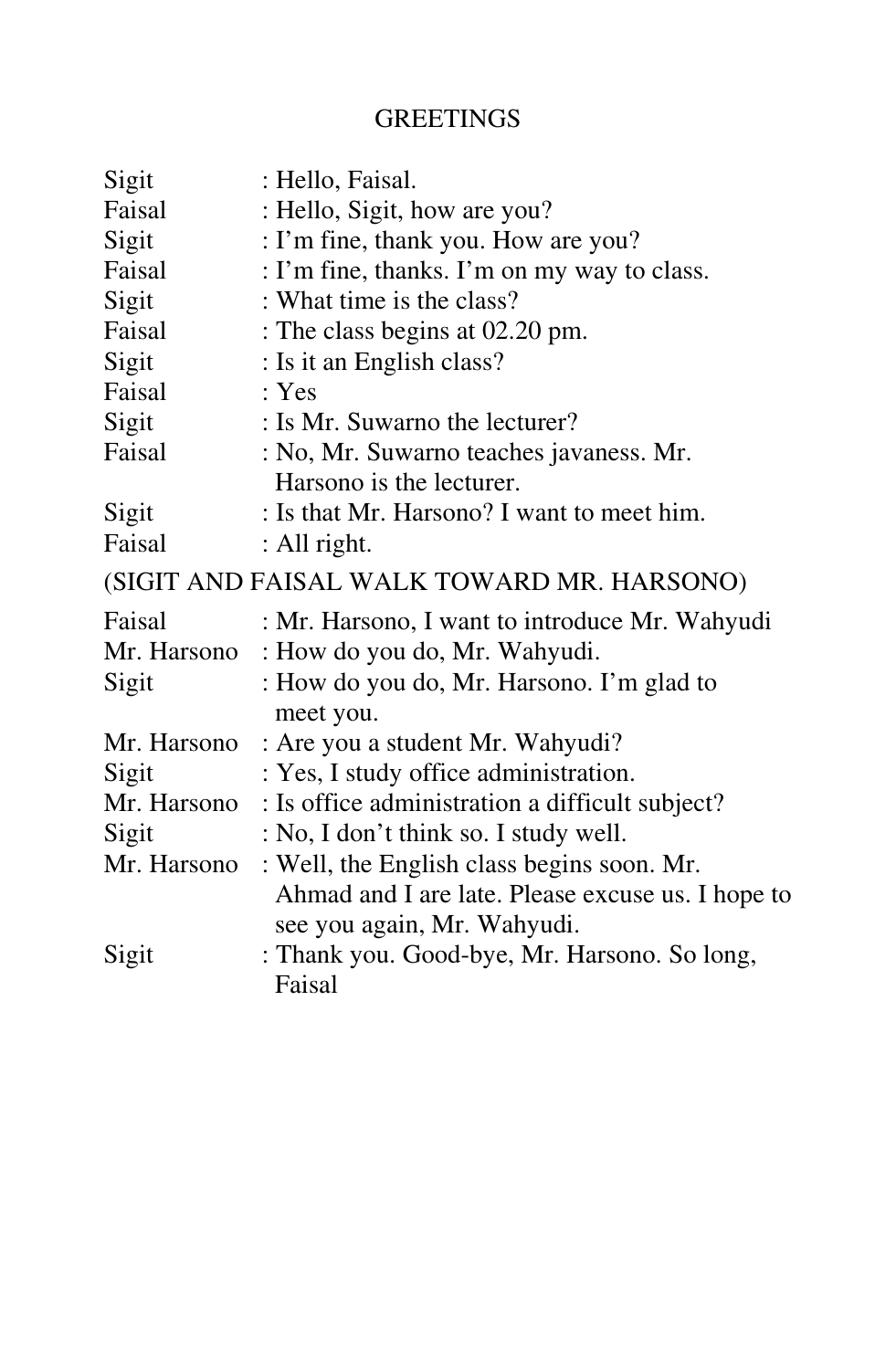## **Greetings**

| Hello                                                     |  | $\Rightarrow$ Hello               |  |
|-----------------------------------------------------------|--|-----------------------------------|--|
| How are you?                                              |  | $\Rightarrow$ I'm fine, thank you |  |
|                                                           |  | Very well, thank you              |  |
|                                                           |  | Pretty good, thanks               |  |
|                                                           |  | Not so good, I'm afraid           |  |
| How do you do?                                            |  | $\Rightarrow$ How do you do?      |  |
| I'm glad to meet you                                      |  |                                   |  |
| Glad to know you                                          |  |                                   |  |
| Goodbye/bye                                               |  |                                   |  |
| So long                                                   |  |                                   |  |
| See you later/tonight/tomorrow/at the office/at 7 0'clock |  |                                   |  |
|                                                           |  |                                   |  |

### Time

09.00  $\Rightarrow$  nine o'clock  $\Rightarrow$  09.00 a.m.  $\Rightarrow$  nine a.m. 21.00 => nine o'clock => 09.00 p.m. => nine p.m.  $02.20 \Rightarrow$  twenty minutes past two  $\Rightarrow 02.20$  a.m.  $14.20 \Rightarrow$  twenty minutes past two  $\Rightarrow$  02.20 p.m.  $10.40 \Rightarrow$  twenty minutes to eleven  $\Rightarrow$  ten forty a.m.  $22.40 \Rightarrow$  twenty minutes to eleven  $\Rightarrow$  ten forty p.m.

## Structure

1. Affirmative statement with Be: I Am and You Are

Verb Pattern:  $\vert$  S + am/is/are + Complement

Complement: Indefinite article + Noun, Preposition + Place, Adjective

e.g. I am a student You are a student I am fine

I am from Indonesia You are from Indonesia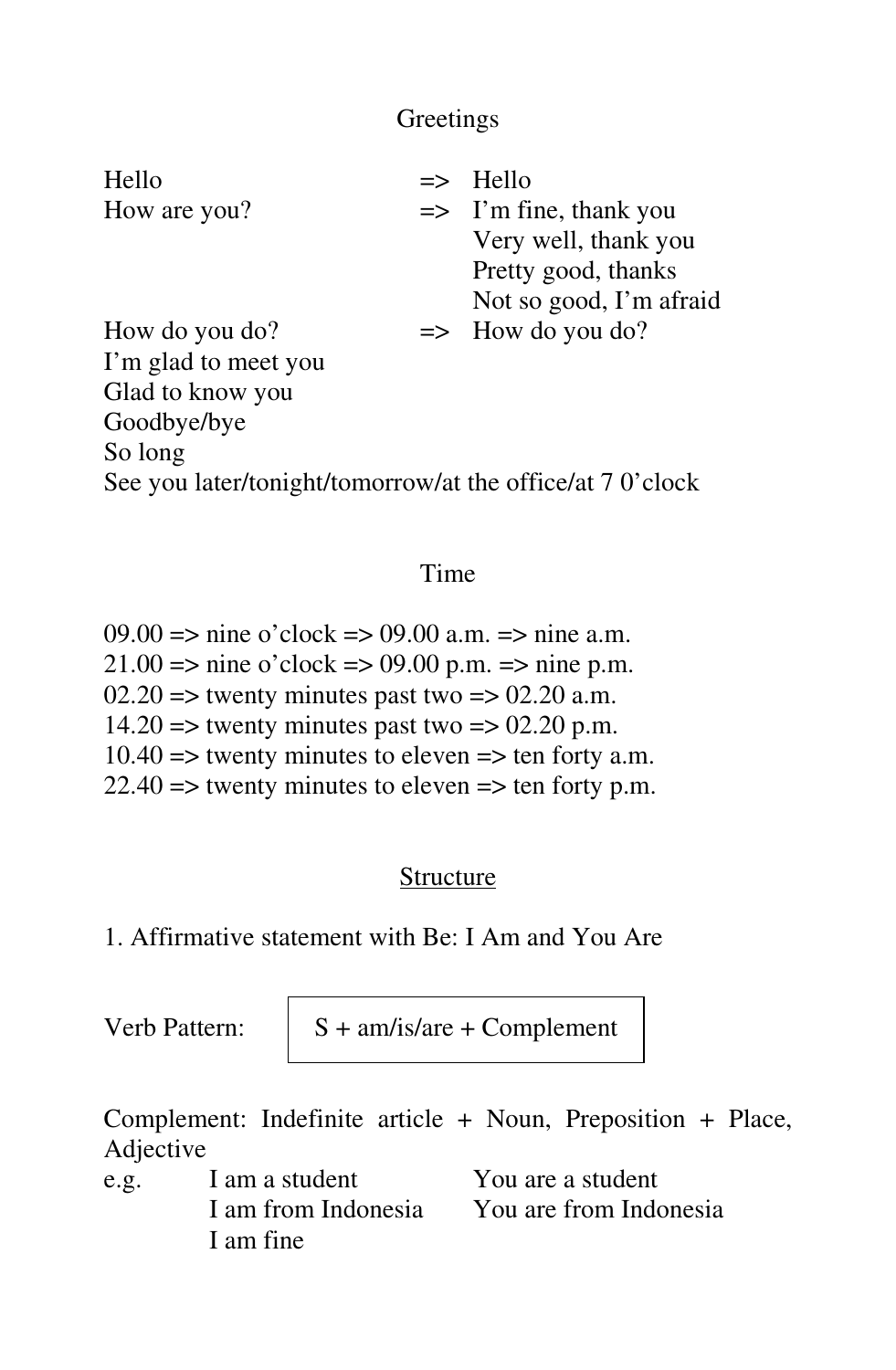2. Interrogative Questions

VP: 
$$
\begin{array}{|c|c|}\n\hline\n\text{Am/Is/Are} + \text{S} + \text{Complement}\n\end{array}
$$

e.g Is it an English class? Are you a student?

#### 3. Possessive Pronoun: My and Your

VP:  $\vert$  My + noun + is + Complement Your + noun + is + Complement

Complement: Name, adjective e.g. My name is Sigit Your name is Sigit

#### 4. Question Word: What and Where + Be

VP:  $\vert$  QW + is/are + Complement

Complement: Possessive Pronoun + noun, Subject

e.g. What is your name? Where are you from? What is your occupation?